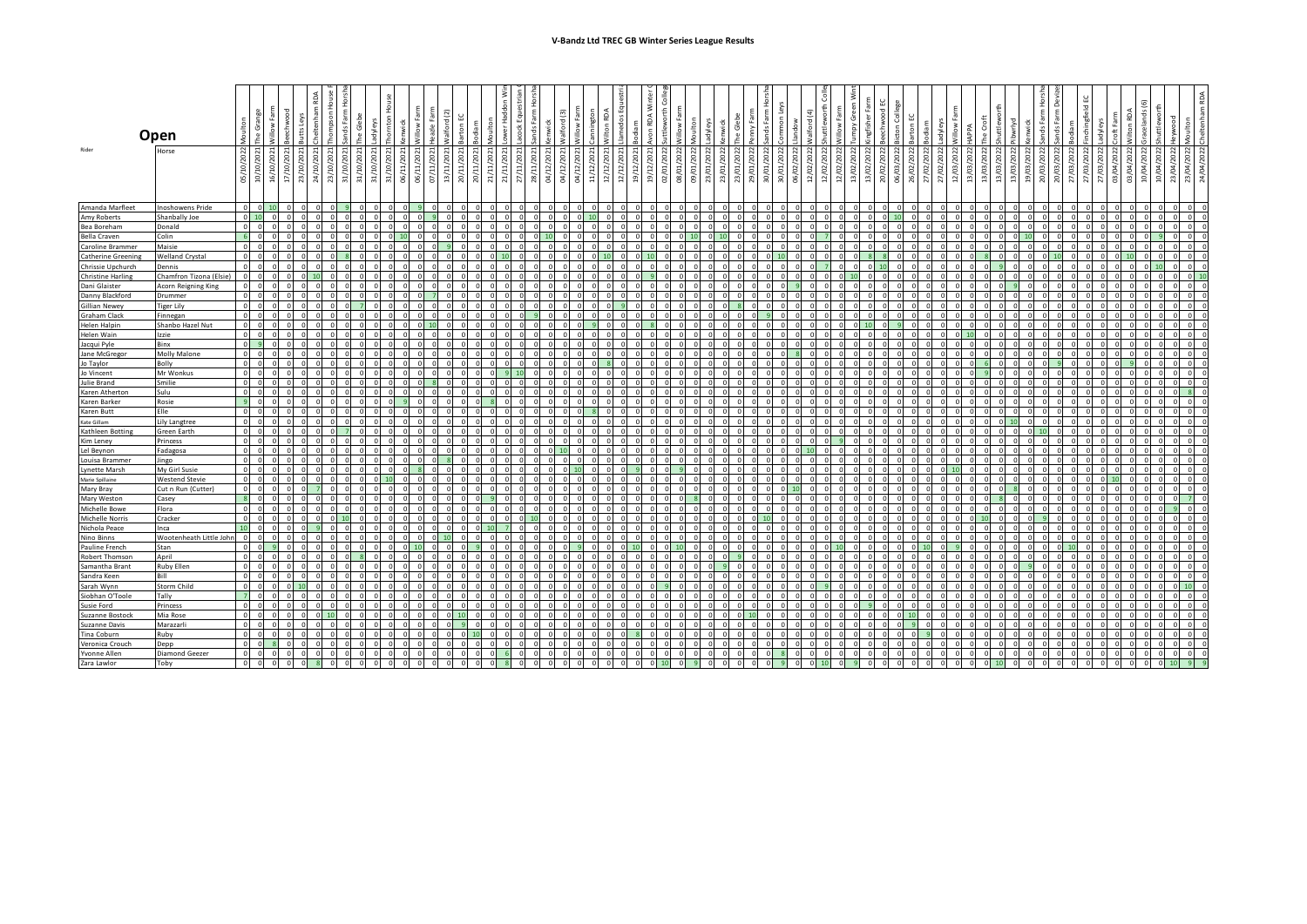|                                          | <b>Open Intermediate</b>                    |                                                 |                                |          |                                                          |           |                           |            |    |                         |                              |            |          |       |            |         |                    |  |            |  |          |         |                         |  |            |  |            |         |         |          |                |                            |     |  |  |
|------------------------------------------|---------------------------------------------|-------------------------------------------------|--------------------------------|----------|----------------------------------------------------------|-----------|---------------------------|------------|----|-------------------------|------------------------------|------------|----------|-------|------------|---------|--------------------|--|------------|--|----------|---------|-------------------------|--|------------|--|------------|---------|---------|----------|----------------|----------------------------|-----|--|--|
| Rider                                    | <b>Anrse</b>                                | $^{022}$<br>05/10/2                             | 6/10/2021                      |          |                                                          | 11/10/202 | 1/10/202<br>31/10/        | 06/11/2021 | 51 |                         |                              | š<br>21/1  | 5        | 04/12 | 34/12      |         | 12/12/2021<br>2/12 |  | Š.         |  |          | 16/02/2 |                         |  |            |  | ğ          | ξ.      |         |          |                | 7/03/2022                  |     |  |  |
| Amanda Marfleet                          | Inoshowens Pride                            | $\circ$                                         |                                |          |                                                          |           |                           |            |    |                         |                              |            |          |       |            |         |                    |  |            |  |          |         |                         |  |            |  |            |         |         |          |                |                            |     |  |  |
| <b>Ann Maisel</b><br>Anna Ames           | Filada<br><b>Ashview Tally</b>              | $0 \vert 10 \vert$                              | 0 0 0                          |          |                                                          |           |                           |            |    |                         |                              |            |          |       |            |         |                    |  |            |  |          |         |                         |  |            |  |            |         |         |          |                |                            |     |  |  |
| Anne Cowell                              | Eric                                        | 0 <sup>1</sup>                                  | $\Omega$                       |          |                                                          |           |                           |            |    |                         |                              | $\Omega$   |          |       |            |         |                    |  |            |  |          |         |                         |  |            |  |            |         |         |          |                |                            |     |  |  |
| Bea Boreham<br>Bella Craven              | Donald<br>Colin                             | $\sim$<br>- s l                                 | $\Omega$                       |          |                                                          |           |                           |            |    |                         |                              |            |          |       |            |         |                    |  |            |  |          |         |                         |  |            |  |            |         |         |          |                |                            |     |  |  |
| Caroline Brammer                         | Maisie                                      | $ 0 $ $ 0 $                                     |                                |          |                                                          |           |                           |            |    |                         |                              |            |          |       |            |         |                    |  |            |  |          |         |                         |  |            |  |            |         |         |          |                |                            |     |  |  |
| Caroline Hawley<br>Caroline Pitt         | Sunroyd Cadog<br>Calico                     | $\circ$                                         | 0 0 0<br>- 01                  |          | $\sim$                                                   |           |                           |            |    |                         |                              | $\Omega$   | $\sim$   |       |            |         |                    |  | $\Omega$   |  | n I      |         |                         |  |            |  |            |         |         | $\sim$   |                | $\sim$                     |     |  |  |
| <b>Catherine Greening</b>                | <b>Welland Crystal</b>                      | - o l                                           |                                |          |                                                          |           |                           |            |    |                         |                              |            |          |       |            |         |                    |  |            |  |          |         |                         |  |            |  |            |         |         |          |                |                            |     |  |  |
| Chris Paine<br>Chrissie Upchurch         | <b>Canaston Meriel</b><br>Dennis            | $0$ 0                                           | $0\quad 0\quad 0$              |          |                                                          |           |                           |            |    |                         |                              | $\Omega$   |          |       |            |         |                    |  |            |  |          |         |                         |  |            |  |            |         |         |          |                | $\Omega$                   |     |  |  |
| <b>Christine Harling</b>                 | Chamfron Tizona (Elsie)                     | $\sim$                                          | $\Omega$                       |          |                                                          |           |                           |            |    |                         |                              |            | $\Omega$ |       |            |         |                    |  |            |  |          |         |                         |  |            |  |            |         |         |          |                |                            |     |  |  |
| Claire Bagshaw<br>Dani Glaister          | Crannmore Lad<br><b>Acorn Reigning King</b> |                                                 | $00$ $00$                      |          |                                                          |           |                           |            |    |                         |                              |            |          |       |            |         |                    |  |            |  |          |         |                         |  |            |  |            |         |         |          |                | $\sqrt{2}$                 |     |  |  |
| Danny Blackford                          | Drummer                                     | $\sim$                                          | $\Omega$                       |          |                                                          |           |                           |            |    |                         |                              |            |          |       |            |         |                    |  |            |  |          |         |                         |  |            |  |            |         |         |          |                |                            |     |  |  |
| Elen Rees<br><b>Faith Anderson</b>       | Borwickbrae Sapphira                        | $\circ$                                         | $0 \quad 0 \quad 0$<br>$\circ$ |          |                                                          |           |                           |            |    |                         |                              |            |          |       |            |         |                    |  |            |  |          |         |                         |  |            |  |            |         |         |          |                | $\Omega$                   |     |  |  |
| <b>Gillian Newey</b>                     | Indigo<br>Tiger Lily                        | $0$ 0                                           |                                |          |                                                          |           |                           |            |    |                         |                              |            |          |       |            |         |                    |  |            |  |          |         |                         |  |            |  |            |         |         |          |                |                            |     |  |  |
| <b>Gizzy Miller</b><br>Graham Clack      | Mo Stor Priggle<br>Finnegan                 | $\overline{\phantom{a}}$                        | $0$ 0 0                        |          |                                                          |           |                           |            |    |                         |                              |            |          |       |            |         |                    |  |            |  |          |         |                         |  |            |  |            |         |         |          |                |                            |     |  |  |
| <b>Helen Dawson</b>                      | immy                                        | $\circ$ $\circ$ $\circ$                         |                                |          |                                                          |           |                           | $\Omega$   |    |                         |                              | $\Omega$   |          |       |            |         |                    |  |            |  |          |         |                         |  |            |  |            |         |         |          |                |                            |     |  |  |
| Helen Duckmanton (Denny)                 | Spot                                        | l ol ol                                         |                                |          |                                                          |           |                           |            |    |                         |                              |            |          |       |            |         |                    |  |            |  |          |         |                         |  |            |  |            |         |         |          |                |                            |     |  |  |
| <b>Helen Halpin</b><br><b>Helen Wain</b> | Shanbo Hazel Nut<br>Izzie                   | $0$ 0                                           |                                |          |                                                          |           |                           |            |    |                         |                              |            |          |       |            |         |                    |  |            |  |          |         |                         |  |            |  |            |         |         |          |                |                            |     |  |  |
| Isla Murdoch                             | Reilly/Bertie<br>Rinx                       | $\circ$                                         | $0$ 0 0                        |          | $\sim$                                                   |           |                           |            |    |                         |                              |            |          |       |            |         |                    |  |            |  |          |         |                         |  |            |  |            |         |         |          |                | $\sim$                     |     |  |  |
| Jacqui Pyle<br>Jane Anscomb              | <b>Transwales Berties</b>                   | $\sim$                                          |                                |          |                                                          |           |                           |            |    |                         |                              |            |          |       |            |         |                    |  |            |  |          |         |                         |  |            |  |            |         |         |          |                |                            |     |  |  |
| Jill Crawford                            | Fisie                                       | o ol                                            | $0 \quad 0 \quad 0$            |          | $\Omega$                                                 |           | $\Omega$<br>$\Omega$      | $^{\circ}$ |    |                         |                              | $\Omega$   |          |       |            |         |                    |  | $\Omega$   |  | $\Omega$ |         |                         |  |            |  |            |         |         | $\Omega$ |                | $\Omega$                   |     |  |  |
| Jo Gardiner<br>Jo Murrell                | Bailey<br>Monmore Girl                      |                                                 | $0 \quad 0 \quad 0$            |          |                                                          |           |                           |            |    |                         |                              |            | $\Omega$ |       |            |         |                    |  |            |  |          |         |                         |  |            |  |            |         |         |          |                |                            |     |  |  |
| Jo Taylor                                | Bolly                                       | $\sim$<br>$\sim$                                |                                |          |                                                          |           |                           |            |    |                         |                              |            |          |       |            |         |                    |  |            |  |          |         |                         |  |            |  |            |         |         |          |                |                            |     |  |  |
| Jo Vincent<br>Julie Brand                | Mr Wonkus<br>Orla                           | $\overline{\bullet}$                            |                                |          |                                                          |           |                           |            |    |                         |                              |            |          |       |            |         |                    |  |            |  |          |         |                         |  |            |  |            |         |         |          |                |                            |     |  |  |
| Karen Atherton                           | Sulu                                        |                                                 | $0 \quad 0 \quad 0$            |          |                                                          |           |                           |            |    |                         |                              |            |          |       |            |         |                    |  |            |  |          |         |                         |  |            |  |            |         |         |          |                |                            |     |  |  |
| Karen Barker<br>Karen Butt               | Rosie<br>Elle                               | 10<br>$\circ$                                   | $\Omega$                       |          |                                                          |           |                           |            |    |                         |                              | $^{\circ}$ |          |       |            |         |                    |  |            |  |          |         |                         |  |            |  |            |         |         |          |                |                            |     |  |  |
| Karen Carroll                            | <b>Thornville Star</b>                      | $\overline{\phantom{a}}$                        | n I                            |          |                                                          |           |                           |            |    |                         |                              |            |          |       |            |         |                    |  |            |  |          |         |                         |  |            |  |            |         |         |          |                |                            |     |  |  |
| Kate Gillam<br>Kathleen Botting          | Lily Langtree<br>Green Earth                | $0$ 0                                           | 0000                           |          |                                                          |           |                           | $\circ$    |    |                         |                              |            | $\Omega$ |       |            |         |                    |  | $^{\circ}$ |  | $\Omega$ |         |                         |  |            |  |            |         |         |          |                |                            |     |  |  |
| Kim Leney                                | Princess                                    | $\Omega$                                        |                                |          |                                                          |           |                           |            |    |                         |                              |            |          |       |            |         |                    |  |            |  |          |         |                         |  |            |  |            |         |         |          |                |                            |     |  |  |
| Lel Beynon<br>Linda Woolley              | adagosa<br>Siani                            | $\Omega$<br>$0$ 0                               |                                | $\Omega$ |                                                          |           |                           |            |    |                         |                              |            |          |       |            |         |                    |  | $\Omega$   |  |          |         |                         |  |            |  |            |         |         |          |                |                            |     |  |  |
| Lisa Geer                                | Rosie                                       | $0$ 0                                           |                                |          |                                                          |           |                           |            |    |                         |                              |            |          |       |            |         |                    |  |            |  |          |         |                         |  |            |  |            |         |         |          |                |                            |     |  |  |
| Louisa Brammer<br>Louise Carter          | Jingo<br>Oliver                             | $0$ 0<br>0 <sup>1</sup>                         | $\Omega$                       |          |                                                          |           |                           |            |    |                         |                              |            |          |       |            |         |                    |  |            |  |          |         |                         |  |            |  |            |         |         |          |                |                            |     |  |  |
| <b>Lynette Marsh</b>                     | My Girl Susie                               | $\bullet$                                       |                                |          |                                                          |           |                           |            |    |                         |                              |            |          |       |            |         |                    |  |            |  |          |         |                         |  |            |  |            |         |         |          |                |                            |     |  |  |
| Marie Spillaine<br>Mary Bray             | <b>Westend Stevie</b><br>Cut n Run (Cutter) | $0$ 0<br>$0$ 0                                  |                                |          |                                                          |           |                           |            |    |                         |                              |            |          |       |            |         |                    |  |            |  |          |         |                         |  |            |  |            |         |         |          |                |                            |     |  |  |
| Mary Weston                              | Casey                                       | $\overline{A}$                                  |                                |          |                                                          |           |                           |            |    |                         |                              |            |          |       |            |         |                    |  |            |  |          |         |                         |  |            |  |            |         |         |          |                |                            |     |  |  |
| Michelle Bowe<br><b>Michelle Norris</b>  | Flora<br>Cracker                            | $\sim$<br>$\overline{0}$                        | $\Omega$                       |          |                                                          |           |                           |            |    |                         |                              |            |          |       |            |         |                    |  |            |  |          |         |                         |  |            |  |            |         |         |          |                |                            |     |  |  |
| Nichola Peace                            | Inca                                        | 900                                             |                                |          |                                                          |           |                           |            |    |                         |                              |            |          |       |            |         |                    |  |            |  |          |         |                         |  |            |  |            |         |         |          |                |                            |     |  |  |
| Nino Binns<br>Pauline French             | Wootenheath Little John 0 0 0<br>Stan       |                                                 |                                |          | $\Omega$                                                 |           |                           |            |    |                         |                              |            | $\Omega$ |       |            |         |                    |  |            |  |          |         |                         |  |            |  |            |         |         |          |                | $\Omega$                   |     |  |  |
| Rebekah Spowage                          | Efridís from Solva                          | n I                                             |                                |          |                                                          |           |                           |            |    |                         |                              |            |          |       |            |         |                    |  |            |  |          |         |                         |  |            |  |            |         |         |          |                |                            |     |  |  |
| Robert Thomson<br>Robin Tillett          | Anril<br>Derry Prince                       | $0$ 0                                           | $0 \t 0 \t 0$                  |          |                                                          |           |                           |            |    |                         |                              |            |          |       |            |         |                    |  |            |  |          |         |                         |  |            |  |            |         |         |          |                |                            |     |  |  |
| Sam Frize                                | Lily                                        | $\sim$                                          | $\Omega$                       |          |                                                          |           |                           |            |    |                         |                              |            |          |       |            |         |                    |  |            |  |          |         |                         |  |            |  |            |         |         |          |                |                            |     |  |  |
| Samantha Brant                           | Ruby Ellen<br>Rill                          | റ പ                                             |                                |          |                                                          |           |                           |            |    |                         |                              |            |          |       |            |         |                    |  |            |  |          |         |                         |  |            |  |            |         |         |          |                |                            |     |  |  |
| Sandra Keen<br>Sarah Wynn                | Mars                                        | 600                                             |                                |          |                                                          |           |                           |            |    |                         |                              |            |          |       |            |         |                    |  |            |  |          |         |                         |  |            |  |            |         |         |          |                |                            |     |  |  |
| Sarah Wynn<br>Siobhan O'Toole            | Storm Child                                 | $ 0 $ $ 0 $                                     |                                |          |                                                          |           |                           | $\sqrt{2}$ |    |                         |                              |            |          |       |            |         |                    |  |            |  |          |         |                         |  |            |  |            |         |         |          |                |                            |     |  |  |
| <b>Susie Ford</b>                        | Tally<br>Prince                             | $\overline{7}$<br>$\circ$                       |                                |          |                                                          |           |                           |            |    |                         |                              |            |          |       |            |         |                    |  |            |  |          |         |                         |  |            |  |            |         |         |          |                |                            |     |  |  |
| Suzanne Bostock                          | Mia Rose                                    | $0$ 0                                           |                                | 0110     |                                                          |           |                           |            |    |                         |                              |            |          |       |            |         |                    |  |            |  | $\Omega$ |         |                         |  |            |  |            |         |         |          |                |                            |     |  |  |
| SUZANNE DAVIS<br>Tamara Habberley        | MARAZARLI<br>Greenholme Shandy              | $0$ 0<br>$\begin{array}{c c} 0 & 0 \end{array}$ |                                |          |                                                          |           |                           |            |    |                         |                              | $\bigcap$  |          |       |            |         |                    |  |            |  |          |         |                         |  |            |  |            |         |         |          |                |                            |     |  |  |
| Tina Coburn                              | Ruby                                        |                                                 |                                |          |                                                          |           |                           |            |    |                         |                              |            |          |       |            |         |                    |  |            |  |          |         |                         |  |            |  |            |         |         |          |                |                            |     |  |  |
| Veronica Crouch<br>Yvonne Allen          | Depp<br><b>Diamond Geezer</b>               | $0$ $0$                                         | 0 0 0                          | $\sim$   | 0 <sub>0</sub><br>$0$ $0$ $0$                            |           |                           |            |    |                         |                              |            |          |       |            |         |                    |  |            |  |          |         |                         |  |            |  |            |         |         | $\circ$  |                | n I<br>$\circ$<br>$\Omega$ |     |  |  |
| Zara Lawlor                              | Toby                                        |                                                 | $0$ 0 0                        |          | $0$ 6 0 0 0                                              |           | $\circ$<br>$\overline{0}$ | $\circ$    |    |                         | $0 \quad 10 \quad 0 \quad 0$ |            | $\circ$  |       | $^{\circ}$ |         | $\circ$            |  |            |  | $0$ 9    |         | $0 \t 0 \t 10$          |  | $^{\circ}$ |  | $^{\circ}$ | -91     | $\circ$ |          | $0$ 0          | $0$ 0                      | 0 0 |  |  |
| Zoe Morton                               | Palace Mr Brighteyes                        |                                                 | $0 \quad 0 \quad 0$            |          | $\begin{array}{ccccccc}\n0 & 0 & 0 & 0 & 0\n\end{array}$ |           | $\circ$                   | $\circ$    |    | $\overline{\mathbf{0}}$ | $\circ$                      |            |          |       |            | $\circ$ |                    |  |            |  | $\circ$  | $\circ$ | $\circ$ $\circ$ $\circ$ |  |            |  | $^{\circ}$ | $\circ$ |         | $\circ$  | $\overline{0}$ | $\circ$<br>$^{\circ}$      |     |  |  |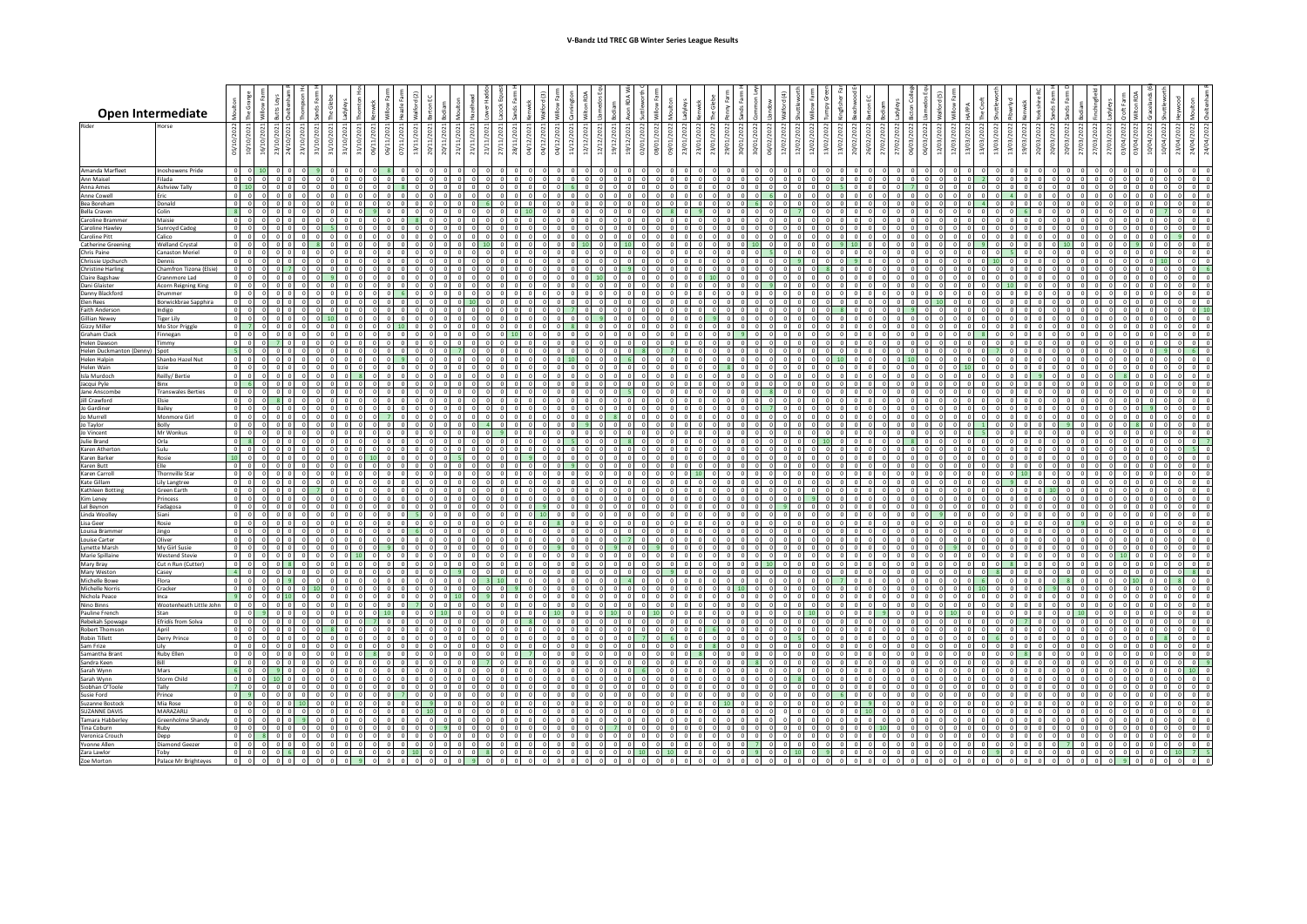|                                         | <b>Intermediate</b>                           |                                        |            |                      |                                                                      |       |                          |                           |             |             |                    |                           |                      |       |            |                     |    |            |       |        |             |       |         |        |        |            |           |                    |         |                 |                        |        |            |  |                    |                 |          |          |         |           |          |        |              |  |  |
|-----------------------------------------|-----------------------------------------------|----------------------------------------|------------|----------------------|----------------------------------------------------------------------|-------|--------------------------|---------------------------|-------------|-------------|--------------------|---------------------------|----------------------|-------|------------|---------------------|----|------------|-------|--------|-------------|-------|---------|--------|--------|------------|-----------|--------------------|---------|-----------------|------------------------|--------|------------|--|--------------------|-----------------|----------|----------|---------|-----------|----------|--------|--------------|--|--|
| Name                                    | lorse                                         | 05/10/2022                             | 10/10/     | 10/10<br>₫<br>खे     | ុទ្<br>23/                                                           | । ब्र | 23/10/2021<br>24/10/2021 | 31/10/202                 | 31/10/      | 31/10/      | E<br>ΞI<br>ဧါ      | 13/11/2021<br>20/11/      | 20/11/202            | 21/11 | 21/11/2021 |                     | E, | 04/12/2021 | 11/12 | $\sim$ | 19/12       | 19/12 |         | ā<br>g | 23/01/ | 23/01/20   | 29/01/202 | ਡੰ<br>5            |         | 12/02/          | 13/02/<br>13/02        | 20/02, | 26/02/2022 |  | 12/03              | 12/03/          | 13/03    |          |         | 3         | 03/04/   | 03/04/ | ð<br>c.<br>ੁ |  |  |
| Amelia Shire                            | Kai iwi magic                                 | $\Omega$                               |            |                      |                                                                      |       |                          |                           |             |             |                    |                           |                      |       |            |                     |    |            |       |        |             |       |         |        |        |            |           |                    |         |                 |                        |        |            |  |                    |                 |          |          |         |           |          |        |              |  |  |
| Ann Maisel                              | Filada                                        | $\Omega$<br>- 0                        |            |                      |                                                                      |       |                          |                           |             |             |                    |                           |                      |       |            |                     |    |            |       |        |             |       |         |        |        |            |           |                    |         |                 |                        |        |            |  |                    |                 |          |          |         |           |          |        |              |  |  |
| Anna Ames<br>Anna Armstrong             | <b>Ashview Tally</b><br>Lola                  |                                        |            |                      |                                                                      |       |                          |                           |             |             |                    |                           |                      |       |            |                     |    |            |       |        |             |       |         |        |        |            |           |                    |         |                 |                        |        |            |  |                    |                 |          |          |         |           |          |        |              |  |  |
| <b>Anne Cowell</b>                      | Eric                                          |                                        |            |                      |                                                                      |       |                          |                           |             |             |                    |                           |                      |       |            |                     |    |            |       |        |             |       |         |        |        |            |           |                    |         |                 |                        |        |            |  |                    |                 |          |          |         |           |          |        |              |  |  |
| Anne Warner<br>Anne Warner              | Sunny<br>Mimi                                 | $\circ$<br>$\overline{0}$              |            |                      |                                                                      |       |                          |                           |             |             |                    |                           |                      |       |            |                     |    |            |       |        |             |       |         |        |        |            |           |                    |         |                 |                        |        |            |  |                    |                 |          |          |         |           |          |        |              |  |  |
| Bea Boreham                             | Donald                                        |                                        |            |                      |                                                                      |       |                          |                           |             |             |                    |                           |                      |       |            |                     |    |            |       |        |             |       |         |        |        |            |           |                    |         |                 |                        |        |            |  |                    |                 |          |          |         |           |          |        |              |  |  |
| Caroline Pitt<br>Cathy Johnson          | alico<br>Leith Limerick                       | $\sqrt{2}$<br>$\Omega$                 |            | $\Omega$             |                                                                      |       |                          |                           |             |             |                    |                           |                      |       |            |                     |    |            |       |        |             |       |         |        |        |            |           |                    |         |                 |                        |        |            |  |                    |                 |          |          |         |           |          |        |              |  |  |
| Chris Paine                             | Canaston Meriel                               | $\overline{0}$                         |            | $\Omega$             |                                                                      |       |                          |                           |             |             |                    |                           |                      |       |            |                     |    |            |       |        |             |       |         |        |        |            |           |                    |         |                 |                        |        |            |  |                    |                 |          |          |         |           |          |        |              |  |  |
| Cilla Claxton                           | Bajhita                                       | $\Omega$                               |            |                      |                                                                      |       |                          |                           |             |             |                    |                           |                      |       |            |                     |    |            |       |        |             |       |         |        |        |            |           |                    |         |                 |                        |        |            |  |                    |                 |          |          |         |           |          |        |              |  |  |
| Dave Rogerson<br>Elen Rees              | Monty<br>Borwickbrae Sapphira                 | $\Omega$<br>$\circ$                    |            | $\Omega$             |                                                                      |       |                          |                           |             |             |                    | 0 <sub>0</sub>            | $\sqrt{2}$           |       | $\Omega$   |                     |    |            |       |        | $\sqrt{2}$  |       |         |        |        |            |           |                    |         |                 | $\sqrt{ }$             |        |            |  | 10                 |                 |          |          |         |           |          |        |              |  |  |
| Faith Anderson                          | Indigo                                        |                                        |            |                      |                                                                      |       |                          |                           |             |             |                    |                           |                      |       |            |                     |    |            |       |        |             |       |         |        |        |            |           |                    |         |                 |                        |        |            |  |                    |                 |          |          |         |           |          |        |              |  |  |
| Fran Mason<br><b>Frances Huckle</b>     | Tumbleweed<br>Milo                            | $\overline{0}$                         |            |                      |                                                                      |       |                          |                           |             |             |                    |                           |                      |       |            |                     |    |            |       |        |             |       |         |        |        |            |           |                    |         |                 |                        |        |            |  |                    |                 |          |          |         |           |          |        |              |  |  |
| Georgia Smith                           | Misty                                         | $\overline{\mathbf{0}}$                | $\sqrt{ }$ |                      |                                                                      |       |                          |                           |             |             |                    |                           |                      |       |            |                     |    |            |       |        |             |       |         |        |        |            |           |                    |         |                 | $\sqrt{ }$             |        |            |  |                    |                 |          |          |         |           |          |        |              |  |  |
| <b>Gizzy Miller</b>                     | Mo Stor Priggle                               | $\overline{0}$                         |            |                      |                                                                      |       |                          |                           |             |             |                    |                           |                      |       |            |                     |    |            |       |        |             |       |         |        |        |            |           |                    |         |                 |                        |        |            |  |                    |                 |          |          |         |           |          |        |              |  |  |
| <b>Graham Clack</b><br>Helen Brophy     | Finnegan<br>Emma                              |                                        |            |                      |                                                                      |       |                          |                           |             |             |                    |                           |                      |       |            |                     |    |            |       |        |             |       |         |        |        |            |           |                    |         |                 |                        |        |            |  |                    |                 |          |          |         |           |          |        |              |  |  |
| Helen Duckmanton (Denny)                | Spot                                          |                                        |            |                      |                                                                      |       |                          |                           |             |             |                    |                           |                      |       |            |                     |    |            |       |        |             |       |         |        |        |            |           |                    |         |                 |                        |        |            |  |                    |                 |          |          |         |           |          |        |              |  |  |
| Helen Hurford-Dawson<br>Helen Wain      | Tiny Tim<br>Izzie                             | $\overline{a}$<br>$\circ$              |            |                      |                                                                      |       |                          |                           |             |             |                    |                           |                      |       |            |                     |    |            |       |        |             |       |         |        |        |            |           |                    |         |                 |                        |        |            |  |                    |                 |          |          |         |           |          |        |              |  |  |
| <b>Isla Murdoch</b>                     | Reilly/Bertie                                 |                                        |            |                      |                                                                      |       |                          |                           |             |             |                    |                           |                      |       |            |                     |    |            |       |        |             |       |         |        |        |            |           |                    |         |                 |                        |        |            |  |                    |                 |          |          |         |           |          |        |              |  |  |
| Jacqui Pyle                             | Binx                                          | $\overline{\phantom{a}}$<br>$\sqrt{2}$ | $\sqrt{2}$ | $\overline{2}$       |                                                                      |       |                          |                           |             |             |                    |                           |                      |       |            |                     |    |            |       |        |             |       |         |        |        |            |           |                    |         |                 |                        |        |            |  |                    |                 |          |          |         |           |          |        |              |  |  |
| Jan Barlow<br>Jan Tucker                | Knocknagree Topcat<br>Kildare Estrella        | $\sqrt{ }$                             | $\Omega$   | $\Omega$<br>$\Omega$ |                                                                      |       |                          |                           |             |             |                    |                           | $\Omega$<br>$\Omega$ |       |            |                     |    |            |       |        |             |       |         |        |        |            |           |                    |         |                 | $\sqrt{2}$<br>$\Omega$ |        |            |  |                    | 0 <sup>16</sup> |          |          |         |           |          |        |              |  |  |
| Jane Anscombe                           | <b>Transwales Berties</b>                     |                                        |            |                      |                                                                      |       |                          |                           |             |             |                    |                           |                      |       |            |                     |    |            |       |        |             |       |         |        |        |            |           |                    |         |                 |                        |        |            |  |                    |                 |          |          |         |           |          |        |              |  |  |
| Jaz Khan<br>Jill Crawford               | Dudley<br>Elsie                               | $\circ$<br>$\circ$                     | $\Omega$   |                      |                                                                      |       |                          |                           |             |             |                    |                           |                      |       |            |                     |    |            |       |        | $\Omega$    |       |         |        |        |            |           |                    |         |                 | $\Omega$               |        |            |  |                    |                 |          |          |         |           |          |        |              |  |  |
| Jo Gardiner                             | Bailey                                        | $\circ$                                | $\Omega$   | $\Omega$             |                                                                      |       |                          |                           |             |             |                    |                           |                      |       |            |                     |    |            |       |        |             |       |         |        |        |            |           |                    |         |                 |                        |        |            |  |                    |                 |          |          |         |           |          |        |              |  |  |
| Jo Huckle-Jones                         | Milo                                          | $\overline{0}$                         |            |                      |                                                                      |       |                          |                           |             |             |                    |                           |                      |       |            |                     |    |            |       |        |             |       |         |        |        |            |           |                    |         |                 |                        |        |            |  |                    |                 |          |          |         |           |          |        |              |  |  |
| Jo Murrell<br>Jo Taylor                 | Monmore Girl<br>Charlie Chaplin               | $\Omega$                               |            |                      |                                                                      |       |                          |                           |             |             |                    |                           |                      |       |            |                     |    |            |       |        |             |       |         |        |        |            |           |                    |         |                 |                        |        |            |  |                    |                 |          |          |         |           |          |        |              |  |  |
| Joanna Messenge                         | Stella                                        |                                        |            |                      |                                                                      |       |                          |                           |             |             |                    |                           |                      |       |            |                     |    |            |       |        |             |       |         |        |        |            |           |                    |         |                 |                        |        |            |  |                    |                 |          |          |         |           |          |        |              |  |  |
| <b>Julie Brand</b><br>June Timperley    | Orla<br>Key Largo                             | $\circ$                                |            |                      |                                                                      |       |                          |                           |             |             |                    |                           |                      |       |            |                     |    |            |       |        |             |       |         |        |        |            |           |                    |         |                 |                        |        |            |  |                    |                 |          |          |         |           |          |        |              |  |  |
| Karen Carroll                           | <b>Thornville Star</b>                        | $\overline{0}$                         |            |                      |                                                                      |       |                          |                           |             |             |                    |                           |                      |       |            |                     |    |            |       |        |             |       |         |        |        |            |           |                    |         |                 |                        |        |            |  |                    |                 |          |          |         |           |          |        |              |  |  |
| Kathryn Ovenden<br>Kathy Whitehead      | Whiz n Quik<br><b>Bybeck Rooney</b>           | $\Omega$                               |            |                      |                                                                      |       |                          |                           |             |             |                    |                           |                      |       |            |                     |    |            |       |        |             |       |         |        |        |            |           |                    |         |                 |                        |        |            |  |                    |                 |          |          |         |           |          |        |              |  |  |
| Kim Leney                               | Princess                                      | $\Omega$                               |            |                      |                                                                      |       |                          |                           |             |             |                    |                           |                      |       |            |                     |    |            |       |        |             |       |         |        |        |            |           |                    |         |                 |                        |        |            |  |                    |                 |          |          |         |           |          |        |              |  |  |
| Laura Mckay                             | Indigo Blue                                   | $\overline{0}$                         | $\sqrt{2}$ | $\Omega$             |                                                                      |       |                          |                           |             |             |                    |                           |                      |       |            |                     |    |            |       |        |             |       |         |        |        |            |           |                    |         |                 |                        |        |            |  |                    |                 |          |          |         |           |          |        |              |  |  |
| Lesley Lewis<br>Linda Woolley           | Ffynnoncadno Sofi<br>Siani                    |                                        |            |                      |                                                                      |       |                          |                           |             |             |                    |                           |                      |       |            |                     |    |            |       |        |             |       |         |        |        |            |           |                    |         |                 |                        |        |            |  |                    |                 |          |          |         |           |          |        |              |  |  |
| Lisa Geer                               | Rosie                                         | $\circ$                                |            |                      |                                                                      |       |                          |                           |             |             |                    |                           |                      |       |            |                     |    |            |       |        |             |       |         |        |        |            |           |                    |         |                 |                        |        |            |  |                    |                 |          |          |         |           |          |        |              |  |  |
| Louise Carter                           | Oliver                                        | $\circ$<br>$\Omega$                    | $\sqrt{ }$ |                      |                                                                      |       |                          |                           |             |             |                    |                           |                      |       |            |                     |    |            |       |        |             |       |         |        |        |            |           |                    |         | 0 <sup>10</sup> |                        |        |            |  |                    |                 |          |          |         |           |          |        |              |  |  |
| <b>Lynsey Ellis</b><br>Maria Stander    | Scrumpy<br>Angelina                           |                                        |            |                      |                                                                      |       |                          |                           |             |             |                    |                           |                      |       |            |                     |    |            |       |        |             |       |         |        |        |            |           |                    |         |                 |                        |        |            |  |                    |                 |          |          |         |           |          |        |              |  |  |
| Mary Bray                               | Cut n Run (Cutter)                            | э.                                     |            |                      |                                                                      |       |                          |                           |             |             |                    |                           |                      |       |            |                     |    |            |       |        |             |       |         |        |        |            |           |                    |         |                 |                        |        |            |  |                    |                 |          |          |         |           |          |        |              |  |  |
| Mary Lazarus<br>Mary Weston             | Monty<br>Cape Clear Casev                     |                                        |            |                      |                                                                      |       |                          |                           |             |             |                    |                           |                      |       |            |                     |    |            |       |        |             |       |         |        |        |            |           |                    |         |                 |                        |        |            |  |                    |                 |          |          |         |           |          |        |              |  |  |
| Michelle Bowe                           | Flora                                         |                                        |            |                      |                                                                      |       |                          |                           |             |             |                    |                           |                      |       |            |                     |    |            |       |        |             |       |         |        |        |            |           |                    |         |                 |                        |        |            |  |                    |                 |          |          |         |           |          |        |              |  |  |
| Nino Binns                              | Wootenheath Little John<br>Efridís from Solva | $\circ$                                | $\sqrt{2}$ |                      |                                                                      |       |                          |                           |             |             |                    | $\sqrt{2}$                |                      |       |            |                     |    |            |       |        |             |       |         |        |        |            |           |                    |         |                 |                        |        |            |  |                    |                 |          |          |         |           |          |        |              |  |  |
| Rebekah Spowage<br><b>Robin Tillett</b> | Derry Prince                                  | $\circ$<br>$\Omega$                    |            |                      |                                                                      |       |                          |                           |             |             |                    |                           |                      |       |            |                     |    |            |       |        |             |       |         |        |        |            |           |                    |         |                 |                        |        |            |  |                    |                 |          |          |         |           |          |        |              |  |  |
| Sam Frize                               | ilv                                           |                                        |            |                      |                                                                      |       |                          |                           |             |             |                    |                           |                      |       |            |                     |    |            |       |        |             |       |         |        |        |            |           |                    |         |                 |                        |        |            |  |                    |                 |          |          |         |           |          |        |              |  |  |
| Samantha Brant<br>Sandra Keen           | Ruby Ellen<br>Rill                            | $\overline{\phantom{a}}$<br>$\sqrt{2}$ |            |                      |                                                                      |       |                          |                           |             |             |                    |                           |                      |       |            |                     |    |            |       |        |             |       |         |        |        |            |           |                    |         |                 |                        |        |            |  |                    |                 |          |          |         |           |          |        |              |  |  |
| Sarah Hemming                           | Honey                                         |                                        |            |                      |                                                                      |       |                          |                           |             |             |                    |                           |                      |       |            |                     |    |            |       |        |             |       |         |        |        |            |           |                    |         |                 |                        |        |            |  |                    |                 |          |          |         |           |          |        |              |  |  |
| Sarah Wynn                              | Mars                                          | 10                                     |            |                      |                                                                      |       |                          |                           |             |             |                    |                           |                      |       |            |                     |    |            |       |        |             |       |         |        |        |            |           |                    |         |                 |                        |        |            |  |                    |                 |          |          |         |           |          |        |              |  |  |
| Siobhan O'Toole<br>Stella Bellam        | Tally<br>Rambler                              | $\circ$                                | $\sqrt{ }$ |                      |                                                                      |       |                          |                           |             |             |                    |                           | $\sqrt{ }$           |       | $\circ$    |                     |    |            |       |        |             |       |         |        |        | $\sqrt{2}$ |           |                    |         |                 | $\Omega$               |        | $\Omega$   |  | $\Omega$           | $\sqrt{2}$      |          |          |         |           |          |        |              |  |  |
| Susan Ford                              | Prince                                        | $\Omega$                               |            |                      |                                                                      |       |                          |                           |             |             |                    |                           |                      |       |            |                     |    |            |       |        |             |       |         |        |        |            |           |                    |         |                 |                        |        |            |  |                    |                 |          |          |         |           |          |        |              |  |  |
| Tamara Habberley<br>Val Barker          | Greenholme Shandy<br>Moby                     | $0$ 1                                  |            |                      |                                                                      |       |                          |                           |             |             |                    |                           |                      |       |            |                     |    |            |       |        |             |       |         |        |        |            |           |                    |         |                 |                        |        |            |  |                    |                 |          |          |         |           |          |        |              |  |  |
| Val Worthington                         | Puzzle                                        | $0$ 0                                  |            | $\Omega$             | $00$ $00$                                                            |       | $0\overline{10}$         |                           |             |             |                    |                           |                      |       |            |                     |    |            |       |        |             |       |         |        |        |            |           |                    |         |                 | $00$ $00$              |        | $\cap$     |  |                    |                 | $\Omega$ | $\Omega$ |         | $00$ $00$ |          |        |              |  |  |
| Victoria Cross                          | Teddy                                         |                                        | $0$ 0      |                      | $\begin{array}{ccccccccccccccccc} 0 & 0 & 0 & 0 & 0 & 0 \end{array}$ |       |                          | $\circ$<br>$\overline{0}$ | $\mathbf 0$ | $\mathbf 0$ | $\circ$<br>$\circ$ | $\overline{0}$<br>$\circ$ | $\mathbf 0$          |       | $^{\circ}$ | $\circ$<br>$\Omega$ |    | $\circ$    |       |        | $\mathbf 0$ |       | $\circ$ |        |        | $\Omega$   |           | $\circ$<br>$\circ$ | $\circ$ |                 | $\circ$<br>$\Omega$    |        | $\Omega$   |  | $\circ$<br>$\circ$ | $\Omega$        | $\Omega$ |          | $\circ$ |           | $\Omega$ |        |              |  |  |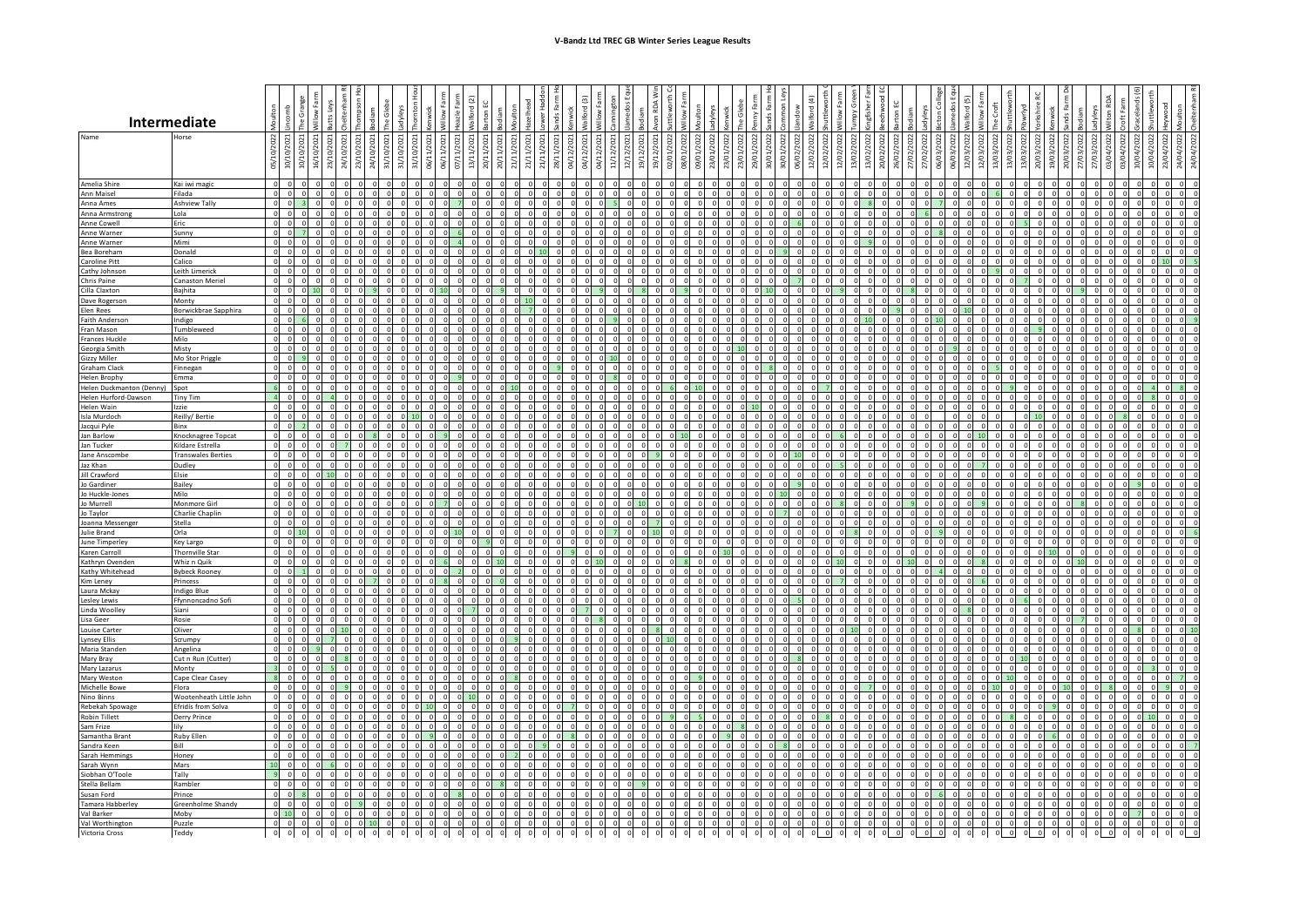| Willa Mui  | <b>Asdan</b>        |     |  |  |  |  |  |  |          |  |  |  |  |  |  |  |
|------------|---------------------|-----|--|--|--|--|--|--|----------|--|--|--|--|--|--|--|
| Zoe Morton | Palace Mr Brighte,  |     |  |  |  |  |  |  |          |  |  |  |  |  |  |  |
| Zoe Morton | Palace Mr Brighteve | n . |  |  |  |  |  |  | $\cdots$ |  |  |  |  |  |  |  |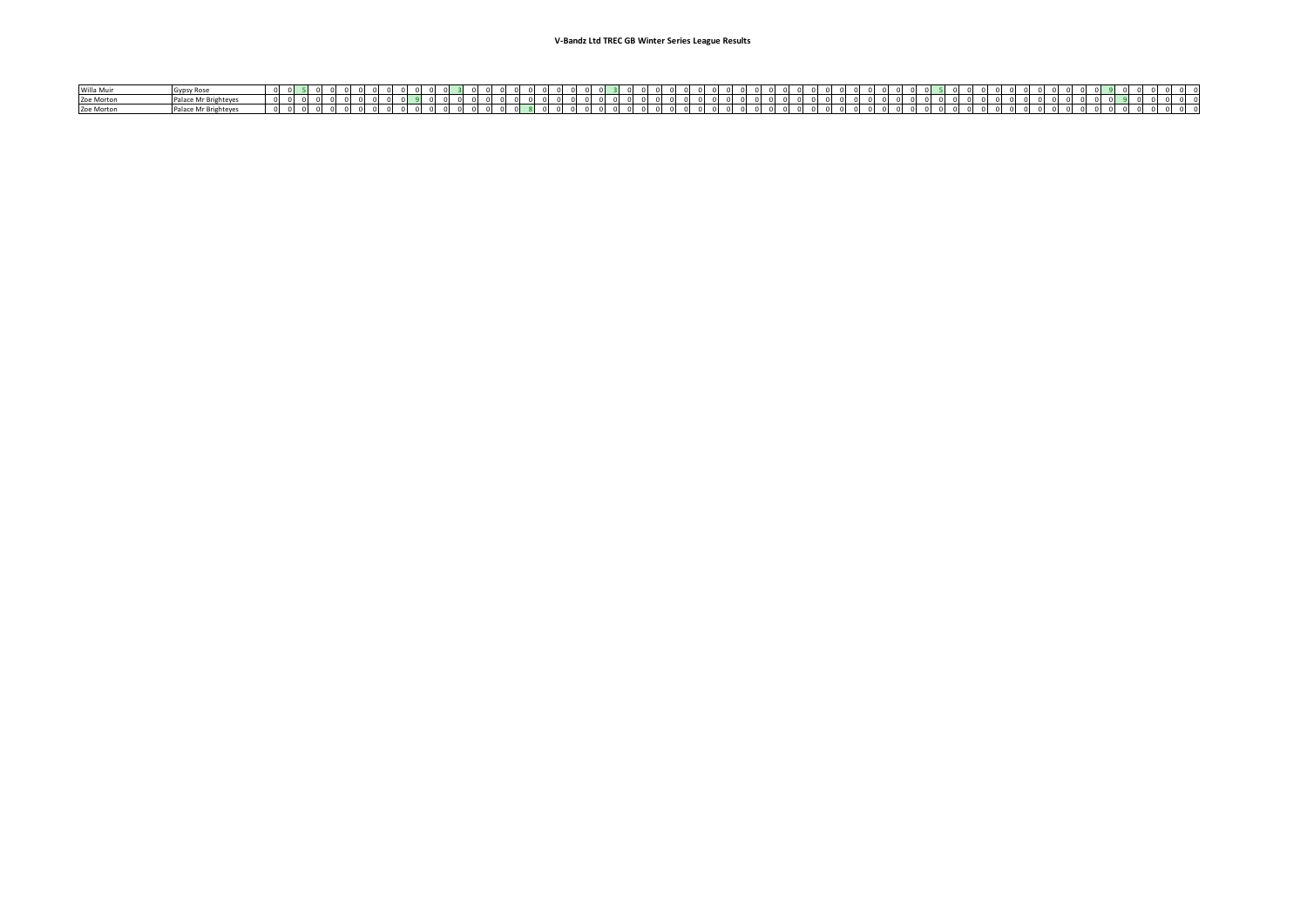|                                                | <b>Novice Horse</b>                   |                       |                |                |  |  |                      |                               |                          |                                                                       |                          |                |                                                        |                     |          |      |   |          |      |  |   |             |                              |                  |                                                                        |                      |                 |                               |       |                       |          |  |                      |                |                             |                              |                                  |                                                |                |                |                      |             |       |  |
|------------------------------------------------|---------------------------------------|-----------------------|----------------|----------------|--|--|----------------------|-------------------------------|--------------------------|-----------------------------------------------------------------------|--------------------------|----------------|--------------------------------------------------------|---------------------|----------|------|---|----------|------|--|---|-------------|------------------------------|------------------|------------------------------------------------------------------------|----------------------|-----------------|-------------------------------|-------|-----------------------|----------|--|----------------------|----------------|-----------------------------|------------------------------|----------------------------------|------------------------------------------------|----------------|----------------|----------------------|-------------|-------|--|
| Name                                           | lorse                                 | 5/1                   | 음 S            | 16/1           |  |  | 딂                    |                               | 06/11/2021               | $\begin{array}{c} 06/11/2021 \\ 07/11/2021 \\ 13/11/2021 \end{array}$ |                          | 20/11/2021     | 21/11/2021<br>21/11/2021<br>21/11/2021                 |                     | 27/13    | 28/1 | 읍 | 04/12/   | 74/1 |  | 등 |             | 09/01/2022                   | 23/01/2022       | 23/01                                                                  | 30/01/2022           | 30/01/2022      | 06/02<br>12/02                | 12/02 | 12/0<br>$\frac{8}{2}$ | 20/02    |  | $\frac{203}{2}$      | 3/0.5          | 13/03/2022                  | 20(61)                       | 20/03                            | 20/03/2022                                     | 27/03/         | 27/03<br>03/04 | 03/04                | $rac{6}{2}$ | 24/04 |  |
| Abbey Brotherton                               | Kasper                                |                       |                |                |  |  |                      |                               | $\Omega$                 |                                                                       |                          |                |                                                        |                     |          |      |   |          |      |  |   |             |                              |                  |                                                                        |                      |                 |                               |       |                       |          |  |                      |                |                             |                              |                                  |                                                |                |                |                      |             |       |  |
| Alex Baldwin<br>Amelia Shire                   | uno<br>Kai- Iwi magic                 | $\sim$<br>$\Omega$    |                | $00$ $00$ $00$ |  |  | $\Omega$<br>$\Omega$ | 0 <sub>0</sub>                | $0$ 0                    |                                                                       | $0$ 0 0 0                |                | 0 0 0 0 0 0 0 0 0 0 0 0 0 0 0 0                        | $n - 7$             |          |      |   |          |      |  |   |             |                              | $\overline{0}$ 0 | $00$ $00$ $00$ $00$ $00$<br>$0$ 0 0                                    |                      | $\sim$          | $00$ $00$<br>$n - n$          |       |                       |          |  | $\Omega$<br>$\Omega$ |                | 8 0 0 0                     |                              |                                  | $00$ $01$ $01$ $01$ $01$ $01$<br>$0 \t 0 \t 3$ | $\overline{0}$ |                | $00$ $01$<br>$0$ 0 8 |             |       |  |
| Anastasia Weiner                               | Reynir                                | $\Omega$              |                | $00$ $00$      |  |  | $\overline{0}$       |                               |                          |                                                                       |                          |                | $\circ$ 0 0 0 0 0 0 0 0 0 0 0                          |                     |          |      |   | $\Omega$ |      |  |   |             |                              |                  | $\begin{smallmatrix}0&0&0&0&0&0&0&0\end{smallmatrix}$                  |                      |                 | $0$ 0 0                       |       |                       | $\Omega$ |  | $\overline{0}$       |                |                             |                              |                                  | 0 0 0 0 0 0 0 0                                |                |                | $0$ 0 0              |             |       |  |
| Ann Butler                                     | Indigo Rock n Roll                    | $\overline{0}$        |                |                |  |  | $\Omega$             | $0\quad 0\quad 0\quad 0\quad$ |                          |                                                                       | $0 \quad 0$              | $\circ$        | $\overline{0}$                                         | 0 <sub>0</sub>      |          |      |   |          |      |  |   |             | $0\quad 0\quad 0\quad 0$     |                  | $0 \quad 0$                                                            | $\overline{0}$       | $\Omega$        |                               |       |                       |          |  | $\Omega$             |                | $0\quad 0\quad 0\quad 0$    |                              | $0 \quad 0$                      | $\overline{0}$                                 | $\Omega$       |                |                      |             |       |  |
| Anne Warner<br>Anne Warner                     | Sunny<br>Mimi                         | $\sim$                | $\sim$         |                |  |  |                      |                               | $\Omega$                 | 0 <sub>0</sub>                                                        | $7$ 0                    |                | 0 <sub>0</sub>                                         | n In                |          |      |   |          |      |  |   |             | $\Omega$<br>0 <sub>0</sub>   | $\Omega$         | $01$ 0<br>0 <sub>0</sub>                                               | $\Omega$             |                 |                               |       |                       |          |  |                      |                | $\Omega$<br>0 0 0 0         |                              | $\circ$<br>0 <sub>0</sub>        | $\sim$                                         |                |                |                      |             |       |  |
| <b>Bey Abbott</b>                              | Lawrence                              |                       |                |                |  |  |                      |                               |                          |                                                                       | $n \cdot n$              |                |                                                        |                     |          |      |   |          |      |  |   |             |                              |                  |                                                                        |                      |                 |                               |       |                       |          |  |                      |                |                             |                              |                                  |                                                |                |                |                      |             |       |  |
| <b>Bridget Stein</b>                           | Lilly                                 |                       |                |                |  |  |                      |                               |                          |                                                                       | $0$ 0                    | $\Omega$       |                                                        |                     |          |      |   |          |      |  |   |             |                              |                  |                                                                        |                      |                 |                               |       |                       |          |  |                      |                |                             |                              |                                  |                                                |                |                |                      |             |       |  |
| Caitlin Kretzschmer<br>Caroline Cavill         | Nordic King<br>Griffin                |                       |                |                |  |  |                      |                               |                          | $\Omega$                                                              | 0 <sub>0</sub>           |                |                                                        |                     |          |      |   |          |      |  |   |             |                              | $\Omega$         |                                                                        |                      |                 |                               |       |                       |          |  |                      |                |                             | $\Omega$                     |                                  |                                                |                |                |                      |             |       |  |
| Caroline Pitt                                  | Calico                                | $\Omega$              | 0 <sup>1</sup> |                |  |  |                      |                               |                          | 0 <sub>0</sub>                                                        | 0 <sub>0</sub>           |                | 0 <sub>0</sub>                                         | 0 <sup>11</sup>     |          |      |   |          |      |  |   |             | 0 <sub>0</sub>               |                  | $n \nightharpoonup n$                                                  |                      |                 |                               |       |                       |          |  |                      |                |                             | $\Omega$                     | $n$ $n$                          |                                                |                |                |                      |             |       |  |
| Cecilia Harrington                             | Kizzy                                 |                       |                |                |  |  |                      |                               | $\Omega$                 |                                                                       |                          |                |                                                        |                     |          |      |   |          |      |  |   |             | $\Omega$                     | $\Omega$         |                                                                        |                      |                 |                               |       |                       |          |  |                      |                | $\Omega$                    |                              |                                  |                                                |                |                |                      |             |       |  |
| Cecilia Harrington<br><b>Charlotte Fleming</b> | Kizzy<br>Aztrantia                    | $\Omega$              |                | $00$ $00$      |  |  | $\Omega$             | 0 <sub>0</sub>                |                          | $0\quad 0$                                                            | $0 \quad 0$              | $\mathbf 0$    | 0 0 0 0 0 0 0 0 0 0 0 0 0 0<br>$\overline{\mathbf{0}}$ |                     |          |      |   |          |      |  |   | $0 \mid 0$  | $0$ 0 0 0<br>$0$ 0           |                  | $0$ 0 0<br>$0 \quad 0$                                                 | $\overline{0}$       | $\Omega$        | 0 <sub>0</sub>                |       |                       |          |  |                      | $0 \cup 0$     | $0$ 0 0 0<br>$\overline{0}$ | $\circ$                      | 0 <sub>0</sub>                   | $0$ 0 0                                        | $\sim$         |                |                      |             |       |  |
| Chris Ions                                     | Clyde                                 |                       |                |                |  |  |                      |                               |                          | $0$ 0                                                                 | $0$ 0                    |                | 0 <sub>0</sub>                                         |                     |          |      |   |          |      |  |   |             |                              | $0$ 0            | $0$ 0                                                                  |                      |                 |                               |       |                       |          |  |                      |                |                             | 0 <sub>0</sub>               | $0$ 0                            |                                                |                |                |                      |             |       |  |
| Cilla Claxton                                  | Baihita                               | $\sim$                | $\sim$         |                |  |  |                      | $0$ 0 0 10                    |                          |                                                                       | $0 \quad 0 \quad 10$     |                | $\sim$                                                 | 0 <sup>1</sup>      |          |      |   |          |      |  |   | $0$ 10      |                              |                  | $0 \quad 0 \quad 0 \quad 0$                                            |                      | $\sim$          | n In                          |       |                       |          |  |                      | 0 <sup>1</sup> |                             | 0 <sub>0</sub>               | 0 <sub>0</sub>                   |                                                |                |                |                      |             |       |  |
| Cindy Moulds<br>Dave Cromarty                  | Duke (Fluke)<br>Elle                  |                       |                |                |  |  |                      |                               |                          |                                                                       | $0$ 0 0                  |                |                                                        | 0 <sub>0</sub>      |          |      |   |          |      |  |   |             | $\Omega$                     |                  | 0 <sub>0</sub>                                                         |                      |                 |                               |       |                       |          |  |                      |                |                             |                              | 0 <sub>0</sub>                   |                                                |                |                |                      |             |       |  |
| Dave Rogerson                                  | Monty                                 |                       |                |                |  |  |                      |                               | $\Omega$                 | $\Omega$                                                              | 0 <sub>0</sub>           | $\Omega$       |                                                        |                     |          |      |   |          |      |  |   |             | $\Omega$                     | $\overline{0}$   | 0 <sub>0</sub>                                                         |                      |                 |                               |       |                       |          |  |                      |                | $\Omega$                    | $\Omega$                     | $\Omega$                         |                                                |                |                |                      |             |       |  |
| Dot Ralli                                      | Rumour                                |                       |                |                |  |  |                      |                               |                          |                                                                       |                          |                |                                                        | $n$ $n$             |          |      |   |          |      |  |   |             |                              |                  |                                                                        |                      |                 |                               |       |                       |          |  |                      |                |                             |                              |                                  |                                                |                |                |                      |             |       |  |
| Emma Wood<br>Erin Baldwin                      | Patch<br>Hopscotch                    | $\sim$                | $\sim$         |                |  |  |                      |                               |                          | 0 <sub>0</sub>                                                        | 0 <sub>0</sub>           | $\overline{0}$ | 0 <sub>0</sub>                                         | n In                |          |      |   |          |      |  |   |             | 0 <sub>0</sub>               |                  | $n$ $n$                                                                | $\Omega$             |                 | $\Omega$                      |       |                       |          |  |                      |                |                             | $\sim$                       |                                  |                                                |                |                |                      |             |       |  |
| Fran Mason                                     | Tumbleweed                            | $\Omega$              | 0 <sup>1</sup> |                |  |  |                      |                               | 0 <sub>0</sub>           |                                                                       | $0$ 0 0 0                |                |                                                        | $0 \quad 0 \quad 0$ |          |      |   |          |      |  |   |             | $0$ 0 0 0                    |                  | $0$ 0 0                                                                |                      | n I             | 0 <sub>0</sub>                |       |                       |          |  |                      |                |                             |                              |                                  | $0$ $0$ $10$ $0$ $0$                           |                |                |                      |             |       |  |
| <b>Frances Huckle</b>                          | Milo                                  | $\Omega$              |                |                |  |  | $\Omega$             | $01$ $02$                     | $\Omega$                 | $\Omega$                                                              | $0 \quad 0$              | $\circ$        | $\Omega$                                               |                     |          |      |   |          |      |  |   | $0\sqrt{0}$ | $0$ 0                        |                  | $0$ 0                                                                  | $\Omega$<br>$\Omega$ |                 |                               |       |                       |          |  | $\Omega$             | $0 \cup 0$     |                             | $0\quad 0$<br>0 <sub>0</sub> | $0$ 0<br>0 <sup>1</sup>          | $\Omega$                                       |                |                |                      |             |       |  |
| Gilly Cant<br>Hannah Groombridg                | Bob<br>Landenstown Lad                |                       |                |                |  |  |                      |                               | $\Omega$                 | $\Omega$                                                              | 0 <sub>0</sub>           | $\sim$         | $\sim$                                                 | n In                |          |      |   |          |      |  |   |             | $\Omega$                     | $\Omega$         | 0 <sub>0</sub>                                                         | $\Omega$             | $\sim$          | $\mathbf{a}$                  |       |                       |          |  |                      |                |                             | $0\quad 0$                   | 0 <sup>1</sup>                   | $\Omega$                                       |                |                |                      |             |       |  |
| Hattie Abretti                                 | Pentrefelin Sanguinett                |                       |                |                |  |  |                      |                               |                          |                                                                       |                          | $\overline{0}$ |                                                        |                     |          |      |   |          |      |  |   |             |                              |                  |                                                                        |                      |                 |                               |       |                       |          |  |                      |                |                             |                              |                                  |                                                |                |                |                      |             |       |  |
| Heidi Lancefield<br><b>Helen Bates</b>         | Oli                                   |                       |                |                |  |  |                      |                               | $\Omega$                 | 0 <sub>0</sub><br>$\Omega$                                            | $0$ 0 0                  |                | $\Omega$<br>$\Omega$                                   | $01$ 0              |          |      |   |          |      |  |   |             | 0 <sub>0</sub><br>$\Omega$   | $\Omega$         | $00$ $00$<br>0 <sup>1</sup>                                            |                      |                 | $n$ $n$                       |       |                       |          |  |                      |                | $\Omega$<br>$\Omega$        | $\Omega$<br>$\Omega$         | 0 <sub>0</sub><br>0 <sub>0</sub> |                                                |                |                |                      |             |       |  |
| <b>Helen Brophy</b>                            | Gracie<br>mma                         |                       |                |                |  |  |                      |                               |                          |                                                                       | 0 <sub>0</sub>           |                |                                                        |                     |          |      |   |          |      |  |   |             |                              |                  |                                                                        |                      |                 |                               |       |                       |          |  |                      |                |                             |                              |                                  |                                                |                |                |                      |             |       |  |
| Helena Bottrill                                | Sprout                                | $\sim$                | $\mathsf{d}$   |                |  |  |                      |                               |                          | $\Omega$                                                              | $01$ 0                   | $\Omega$       | $\sim$                                                 | $n$ $n$             |          |      |   |          |      |  |   |             |                              |                  | $0 \quad 10 \quad 0$                                                   | $\Omega$             |                 | $n^{n}$                       |       |                       |          |  |                      |                | $\Omega$                    | $\Omega$                     | $01$ 0                           | $\Omega$                                       |                |                |                      |             |       |  |
| <b>Holly Seiver</b>                            | <b>Hillside Maximus</b>               | $\Omega$              | $\sim$         |                |  |  |                      | $00$ $00$                     | $\Omega$                 |                                                                       | $0 \quad 0$              | $\Omega$       | 0 0 0 0 0 0 0                                          | $0$ 0               |          |      |   |          |      |  |   |             | $\circ$                      | $\Omega$         | $0 \quad 0$<br>$\circ$ $\circ$ $\circ$ $\circ$ $\circ$ $\circ$ $\circ$ | $\Omega$             |                 | $01$ 0<br>$0 \quad 0 \quad 0$ |       |                       |          |  |                      |                | $\Omega$                    |                              |                                  | $\Omega$<br>$0$ 0 0 0 0 0 0                    | $\sim$         | 0 <sub>0</sub> |                      |             |       |  |
| Jackie Adams Hooker<br>Jan Barlow              | Carat<br>Knocknagree Topcat           |                       |                |                |  |  |                      | $0 \cup 0$                    | $0$ $0$                  |                                                                       | $0$ 0                    | $\Omega$       | $\Omega$                                               | 0 <sub>0</sub>      |          |      |   |          |      |  |   | $0 \cup 0$  | $0\quad 0$                   |                  | 0 <sub>0</sub>                                                         | $\Omega$             | $\Omega$        |                               |       |                       |          |  | $\Omega$             | $0\sqrt{0}$    |                             | 0 <sub>0</sub>               | 0 <sub>0</sub>                   | $\Omega$                                       |                |                |                      |             |       |  |
| Jan Tucker                                     | Kildare Estrella                      |                       |                |                |  |  |                      |                               | $01$ 0                   |                                                                       | 0 <sup>1</sup>           |                |                                                        |                     |          |      |   |          |      |  |   |             | $\Omega$                     | $\Omega$         |                                                                        |                      |                 |                               |       |                       |          |  |                      |                | $\Omega$                    | $\Omega$                     |                                  |                                                |                |                |                      |             |       |  |
| Jane Chivers<br>Jaz Khan                       | Un Juan Mas<br>Dudley                 |                       |                |                |  |  |                      |                               | 0 <sub>0</sub>           |                                                                       | $0$ 0<br>$0 \quad 0$     | $\Omega$       | $\circ$                                                | $n^{n}$<br>$01$ 0   |          |      |   |          |      |  |   |             | 0 <sub>0</sub>               |                  | 0 <sub>0</sub>                                                         | $\Omega$             | $\sim$          |                               |       |                       |          |  |                      |                |                             | റ റ                          | 0 <sub>0</sub><br>$01$ 0         | $\Omega$                                       |                |                |                      |             |       |  |
| Joanna Messenger                               | Stella                                |                       |                |                |  |  |                      |                               | $\Omega$                 | $\sim$                                                                | $0 \quad 0 \quad 0$      |                | - ol                                                   | 0 <sup>1</sup>      |          |      |   |          |      |  |   |             | $\Omega$                     | $\Omega$         | 0 <sub>0</sub>                                                         | $\sim$               |                 |                               |       |                       |          |  |                      |                | $\sim$                      | n                            | 0 <sub>0</sub>                   |                                                |                |                |                      |             |       |  |
| Judith Yarnold                                 | Oulartleigh Socks                     |                       |                |                |  |  |                      |                               |                          |                                                                       | 0 <sub>0</sub>           |                |                                                        |                     |          |      |   |          |      |  |   |             | $\Omega$                     | $\Omega$         |                                                                        |                      |                 |                               |       |                       |          |  |                      |                | $\Omega$                    | $\Omega$                     |                                  |                                                |                |                |                      |             |       |  |
| Julia Herwerdine<br>Kathy Whitehead            | olnel Mustard<br><b>Bybeck Rooney</b> | $\sim$                | $n^{n}$        |                |  |  |                      |                               |                          |                                                                       |                          |                |                                                        |                     |          |      |   |          |      |  |   |             |                              | $\Omega$         |                                                                        |                      |                 |                               |       |                       |          |  |                      |                |                             | $\Omega$                     | $n \cdot n$                      |                                                |                |                |                      |             |       |  |
| Kav Ford                                       | Orion                                 | $\mathbf 0$           |                |                |  |  |                      |                               |                          | $\Omega$                                                              | 0 <sub>0</sub>           |                |                                                        |                     |          |      |   |          |      |  |   |             |                              | $\Omega$         |                                                                        |                      |                 |                               |       |                       |          |  |                      |                | $\Omega$                    | $\overline{\mathbf{0}}$      |                                  |                                                |                |                |                      |             |       |  |
| Laura McKay                                    | <b>Indigo Blue</b>                    |                       | $n$ $n$        |                |  |  |                      |                               |                          |                                                                       | 0 <sub>0</sub>           | $\Omega$       |                                                        |                     |          |      |   |          |      |  |   |             |                              |                  | $01$ 0                                                                 | $\Omega$             |                 |                               |       |                       |          |  |                      |                |                             | 0 <sub>0</sub>               | $01$ 0                           |                                                |                |                |                      |             |       |  |
| Lesley Lewis<br><b>Lizzie Sales</b>            | Ffynnoncadno Sofi<br>Apollo           | $\Omega$              | 0 <sub>0</sub> |                |  |  |                      |                               | $\Omega$                 | $\Omega$                                                              | $0\sqrt{0}$              |                | 0 <sub>0</sub>                                         | 0 <sub>0</sub>      | $\Omega$ |      |   |          |      |  |   |             | $\Omega$                     | $\Omega$         | $01$ $01$                                                              | $\Omega$             | 0 <sup>10</sup> |                               |       |                       |          |  |                      |                |                             | $\Omega$                     | $0 \cup 0$                       |                                                |                |                |                      |             |       |  |
| Lizzie Sales                                   | Apollo                                | $\overline{0}$        |                |                |  |  |                      |                               |                          |                                                                       |                          |                |                                                        |                     |          |      |   |          |      |  |   |             |                              |                  |                                                                        |                      |                 |                               |       |                       |          |  |                      |                |                             |                              |                                  |                                                |                |                |                      |             |       |  |
| Louisa Burke                                   | Jack                                  | $\Omega$              |                |                |  |  |                      |                               |                          |                                                                       |                          |                |                                                        |                     |          |      |   |          |      |  |   |             |                              |                  |                                                                        |                      |                 |                               |       |                       |          |  |                      |                |                             |                              |                                  |                                                |                |                |                      |             |       |  |
| Louise Broadway<br>Louise Carter               | Lunar Eclipse<br>Oliver               | $\Omega$              | n In           |                |  |  |                      |                               |                          | $\Omega$                                                              |                          |                | - 01                                                   |                     |          |      |   |          |      |  |   |             |                              | $\Omega$         |                                                                        |                      |                 |                               |       |                       |          |  |                      |                |                             | $\Omega$                     |                                  |                                                |                |                |                      |             |       |  |
| Louise Jarvis                                  | Justin Golden Fleece                  |                       |                |                |  |  |                      |                               |                          |                                                                       |                          |                |                                                        |                     |          |      |   |          |      |  |   |             |                              |                  |                                                                        |                      |                 |                               |       |                       |          |  |                      |                |                             |                              |                                  |                                                |                |                |                      |             |       |  |
| Louise Jarvis<br>Lydia Thomas                  | Madge<br>Just For Me                  | n I<br>$\overline{0}$ | 0 <sup>1</sup> |                |  |  |                      |                               | $\Omega$                 | $\Omega$                                                              | $4 \times 0$             |                |                                                        |                     |          |      |   |          |      |  |   |             | $\overline{0}$               | $\Omega$         |                                                                        |                      |                 |                               |       |                       |          |  |                      |                |                             | $\Omega$                     |                                  |                                                |                |                |                      |             |       |  |
| Maria Standen                                  | Angelina                              | $\Omega$              | $\Omega$       |                |  |  |                      |                               | 0 <sub>0</sub>           |                                                                       | $0\quad 0\quad 0$        |                | $\sim$                                                 | 0 <sub>0</sub>      |          |      |   |          |      |  |   |             | $0$ 0                        |                  | $0 \quad 0 \quad 10$                                                   |                      |                 |                               |       |                       |          |  |                      |                | $\sim$                      | $\Omega$                     |                                  |                                                |                |                |                      |             |       |  |
| Mary Bray                                      | Bramble                               | $\circ$               | 0 <sub>0</sub> |                |  |  | $\Omega$             | $0\quad 0\quad 0\quad 0$      |                          |                                                                       | $0$ 0 0 0                |                |                                                        | $0 \cup 0$          |          |      |   |          |      |  |   |             | $0\quad 0\quad 0\quad 0$     |                  | $0\quad 0\quad 0$                                                      |                      | - 01            |                               |       |                       |          |  |                      |                |                             | $\Omega$                     | $0\sqrt{0}$                      | $\Omega$                                       |                |                |                      |             |       |  |
| Mary Lazarus<br>Monica Russell                 | Monty<br>Midi                         | $\overline{a}$        | 0 <sup>1</sup> |                |  |  | $\Omega$             |                               |                          | 0 0 0 0 0 0 0 0                                                       |                          |                |                                                        | 0 <sup>1</sup>      |          |      |   |          |      |  |   |             | $\overline{0}$               |                  | $8$ 0 0 0 0 0 0 0                                                      |                      | $\Omega$        |                               |       |                       |          |  |                      |                |                             |                              |                                  |                                                |                |                |                      |             |       |  |
| Rebelah Spowage                                | Efridís from Solva                    | $\overline{0}$        | $\Omega$       |                |  |  |                      | 0 <sub>0</sub>                | $0$ 0                    |                                                                       | $0$ 0                    | $\overline{0}$ | $\overline{0}$                                         |                     |          |      |   |          |      |  |   |             | $0$ 0 0 0                    |                  | 6 0                                                                    | $\Omega$             | $\Omega$        |                               |       |                       |          |  |                      |                |                             |                              |                                  |                                                |                |                |                      |             |       |  |
| Ros Jones                                      | Monkey                                |                       |                |                |  |  |                      |                               |                          |                                                                       |                          |                |                                                        |                     |          |      |   |          |      |  |   |             | $\overline{\phantom{a}}$     |                  |                                                                        |                      |                 |                               |       |                       |          |  |                      |                |                             |                              |                                  |                                                |                |                |                      |             |       |  |
| Sam Prior<br>Sheila Docherty                   | Bernice                               |                       |                |                |  |  |                      |                               |                          |                                                                       |                          |                |                                                        |                     |          |      |   |          |      |  |   |             | $\overline{\phantom{a}}$     |                  |                                                                        |                      |                 |                               |       |                       |          |  |                      |                |                             |                              |                                  |                                                |                |                |                      |             |       |  |
| Stella Bellam                                  | .ightning<br>Rambler                  | $\sim$                | $n$ $n$        |                |  |  |                      |                               |                          | $0$ 0                                                                 | 0 <sub>0</sub>           |                | $\sim$                                                 | 0 <sub>0</sub>      |          |      |   |          |      |  |   |             | $0\quad 0$<br>0 <sub>0</sub> |                  | 0 <sub>0</sub>                                                         | $\sim$               |                 |                               |       |                       |          |  |                      |                |                             |                              |                                  |                                                |                |                |                      |             |       |  |
| Steph Cherrington                              | Paris                                 |                       |                |                |  |  | $\Omega$             | $01$ $01$                     | $\overline{\phantom{0}}$ | $\Omega$                                                              | 0 <sub>0</sub>           |                | $0 \mid 10$                                            |                     |          |      |   |          |      |  |   |             | 0 0 0 0                      |                  | 0 <sub>0</sub>                                                         | $\Omega$             |                 |                               |       |                       |          |  |                      |                | $\Omega$                    | $\Omega$                     |                                  |                                                |                |                |                      |             |       |  |
| Sue Squirrell                                  | Golderina Elle                        | $\Omega$              | 0 <sub>0</sub> |                |  |  |                      |                               |                          | $\sqrt{2}$                                                            | 0 <sub>1</sub><br>$01$ 0 |                |                                                        |                     |          |      |   |          |      |  |   |             | $0\quad 0\quad 0\quad 0$     |                  | $0 \quad 0 \quad 0$                                                    |                      |                 |                               |       |                       |          |  |                      |                | $00$ $00$                   | $\Omega$                     |                                  |                                                |                |                |                      |             |       |  |
| Susan Pattwell<br>Suzie Clague                 | Candy<br>Pembroke Double Diamond      |                       |                |                |  |  |                      |                               |                          |                                                                       |                          |                |                                                        |                     |          |      |   |          |      |  |   |             | $^{\circ}$                   |                  | $0 \quad 0 \quad 0$                                                    |                      |                 |                               |       |                       |          |  |                      |                |                             |                              | 0 <sub>0</sub>                   |                                                |                |                |                      |             |       |  |
| Teri Anne Morga                                | Tanni                                 | $\sim$                | $\sim$         |                |  |  |                      |                               |                          |                                                                       |                          |                |                                                        |                     |          |      |   |          |      |  |   |             | $0\quad 0$                   |                  |                                                                        |                      |                 |                               |       |                       |          |  |                      |                |                             |                              |                                  | 0 0 0 0 0 0 0 0                                |                | $\sim$         |                      |             |       |  |
| Vicki Waller<br>Victoria Croft                 | Man of Harlech                        | $\Omega$              |                |                |  |  |                      |                               |                          |                                                                       |                          |                |                                                        |                     |          |      |   |          |      |  |   |             | $\Omega$                     |                  |                                                                        |                      |                 |                               |       |                       |          |  |                      |                | $\Omega$                    | $\Omega$                     |                                  |                                                |                |                |                      |             |       |  |
|                                                | Teddy                                 |                       |                |                |  |  |                      |                               |                          |                                                                       |                          |                |                                                        |                     |          |      |   |          |      |  |   |             |                              |                  |                                                                        |                      |                 |                               |       |                       |          |  |                      |                |                             | $\circ$                      | $0\quad 0$                       |                                                | $0\quad 0$     | $\circ$        |                      |             |       |  |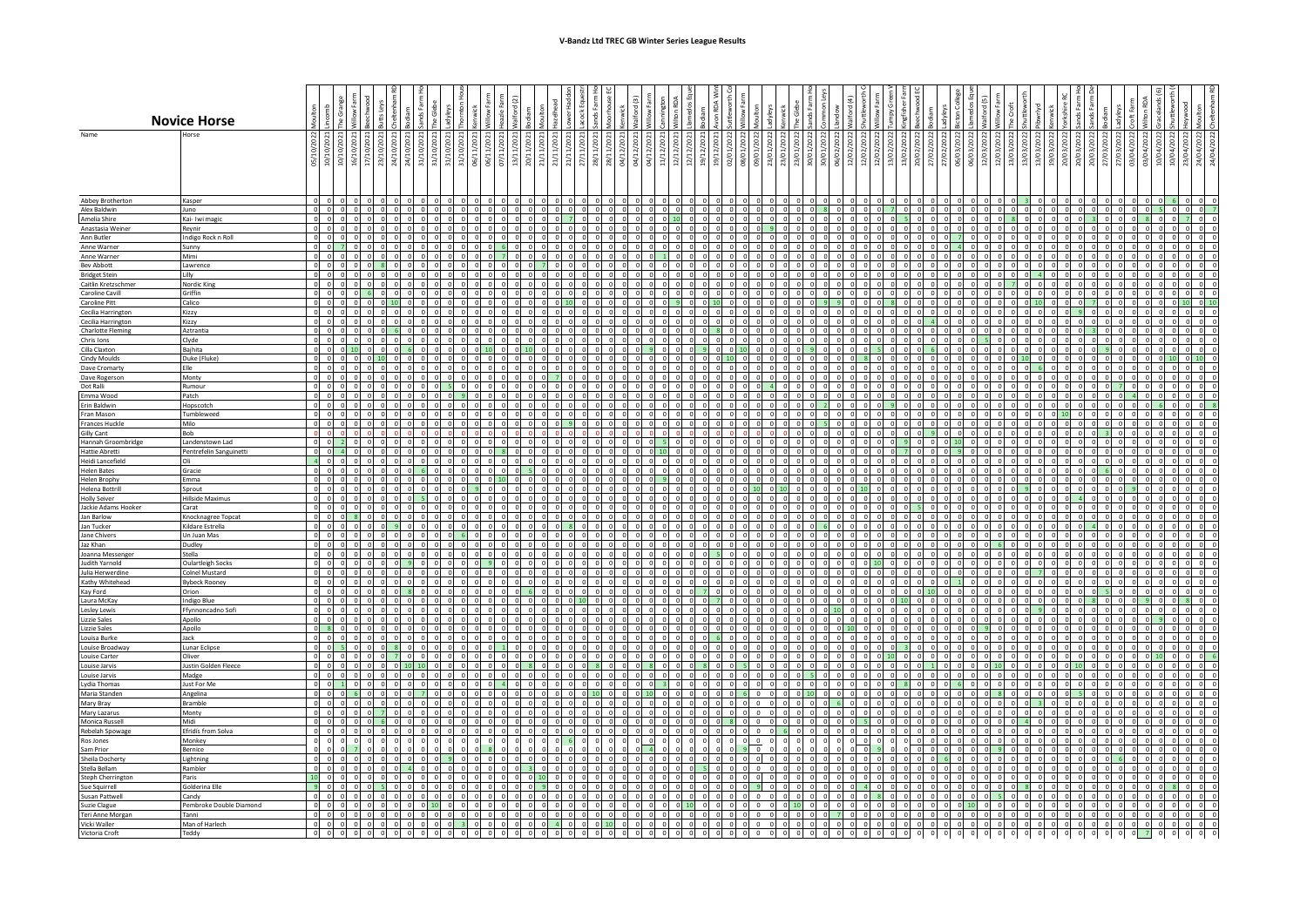| Victoria Cross       | Gurtcreen Tarzan |  |  |  |  |  |  |  |            |  |  |  |  |  |  |  |  |  |  |  |  |  |  |  |  |  |  |  |  |  |  |  |  |  |  |
|----------------------|------------------|--|--|--|--|--|--|--|------------|--|--|--|--|--|--|--|--|--|--|--|--|--|--|--|--|--|--|--|--|--|--|--|--|--|--|
| Victoria Holden      |                  |  |  |  |  |  |  |  |            |  |  |  |  |  |  |  |  |  |  |  |  |  |  |  |  |  |  |  |  |  |  |  |  |  |  |
| <b>Wendy Corlett</b> | <b>Hamis</b>     |  |  |  |  |  |  |  |            |  |  |  |  |  |  |  |  |  |  |  |  |  |  |  |  |  |  |  |  |  |  |  |  |  |  |
| Willa Muir           | Gypsy Rose       |  |  |  |  |  |  |  | $^{\circ}$ |  |  |  |  |  |  |  |  |  |  |  |  |  |  |  |  |  |  |  |  |  |  |  |  |  |  |